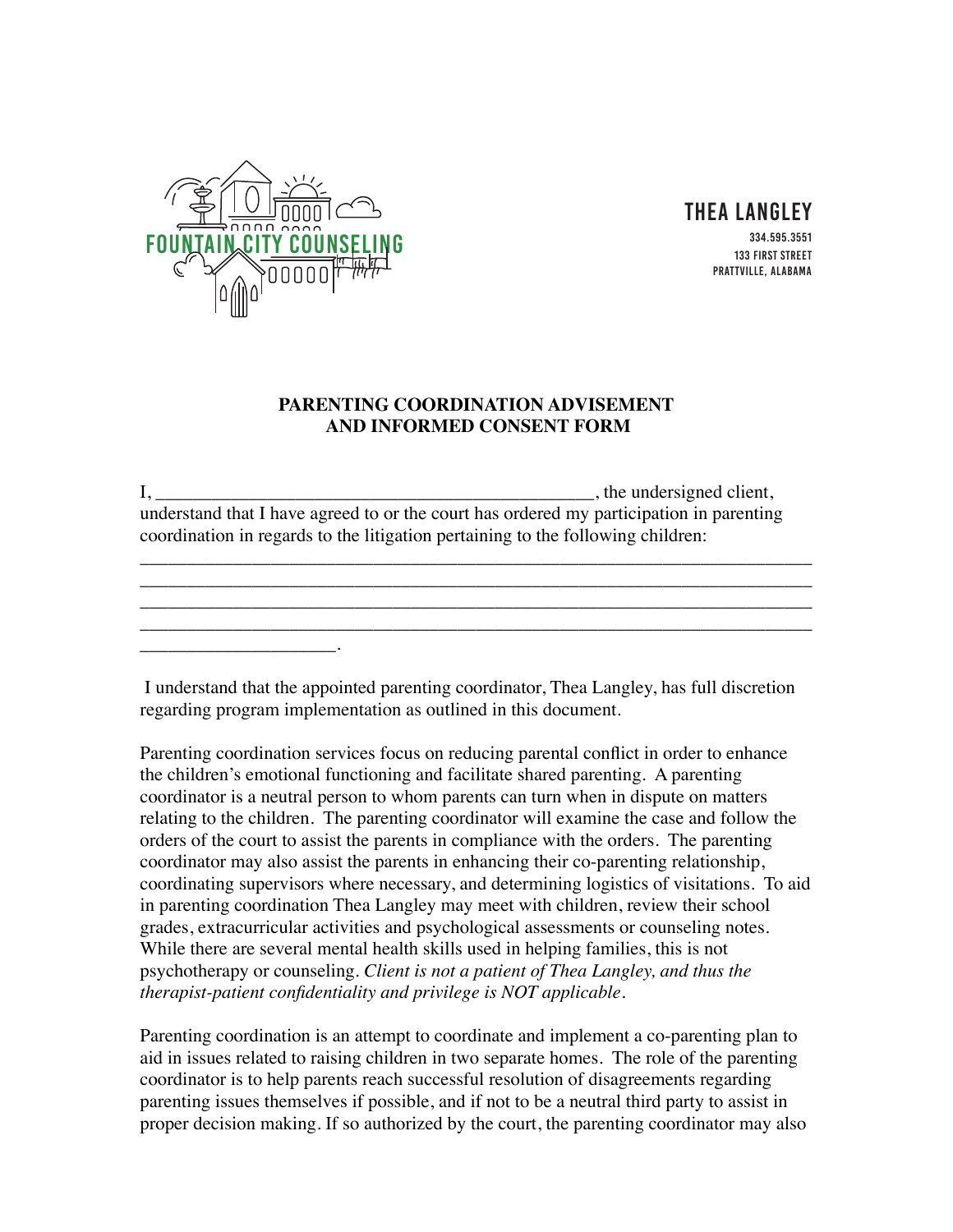make recommendations for the parents in the event the parents are unable to agree on a solution or fair consensus. Parenting coordination does NOT involve the adult's property, finances or issues not directly related to the health and wellbeing of the minor children.

The parenting coordination is limited to aiding the parents in all of the following areas: Identifying issues and resolving issues, reducing misunderstandings, clarifying priorities, complying with court orders in regards to visitation, coordinating access to the children, coordinating supervisors (if so ordered or agreed) and developing methods to help parents collaborate with one another.

I understand that once the case has been accepted for services that their attorneys must provide any pertinent court orders or other reports. They may also include intake information, records regarding their clients, correspondence, children's records for counseling, schooling, extracurricular activities, prior assessments, and other relevant information.

The parents shall direct any disagreements regarding the child(ren) to the parenting coordinator before seeking court actions, unless the child's safety is at risk. Any concerns or complaints regarding the parenting coordinator should be addressed to the parenting coordinator in writing. The parenting coordinator is NOT an emergency service. If an emergency occurs the parents should call 911 or other crisis intervention services.

If either parent is dissatisfied with the performance of the parenting coordinator they may request that the court terminate services or appoint another parenting coordinator. The parenting coordinator also reserved the right to request a withdrawal from the court should she feel that her services are no longer effective or the parenting coordinator feels a conflict has development. If such situation should occur, the parenting coordinator would notify the parties and their respective attorneys and the names of trained professionals available to resume the role of parenting coordinator will be provided to the court and to attorneys of record.

The parenting coordinator differs from a therapist in several ways but most importantly, there is no therapist – client relationship and by way of release, all therapists, attorneys, ad litems, supervisors, physicians, child care providers, babysitters, and educators as well as those with any significant involvement with the children are authorized to release information directly to the parenting coordinator and in turn the parenting coordinator is authorized to discuss significant information with these individuals or service providers in order to assist in the process. Although the parenting coordinator may collect this information, this is NOT A FORENSIC EVALUATION and should not be construed as such.

The parenting coordination process requires open and honest communication in order to succeed. The parenting coordinator is required to report certain matters, such as incidents of child abuse, threats or neglect, and confidentiality does not extend to these matters or any other matters in this case.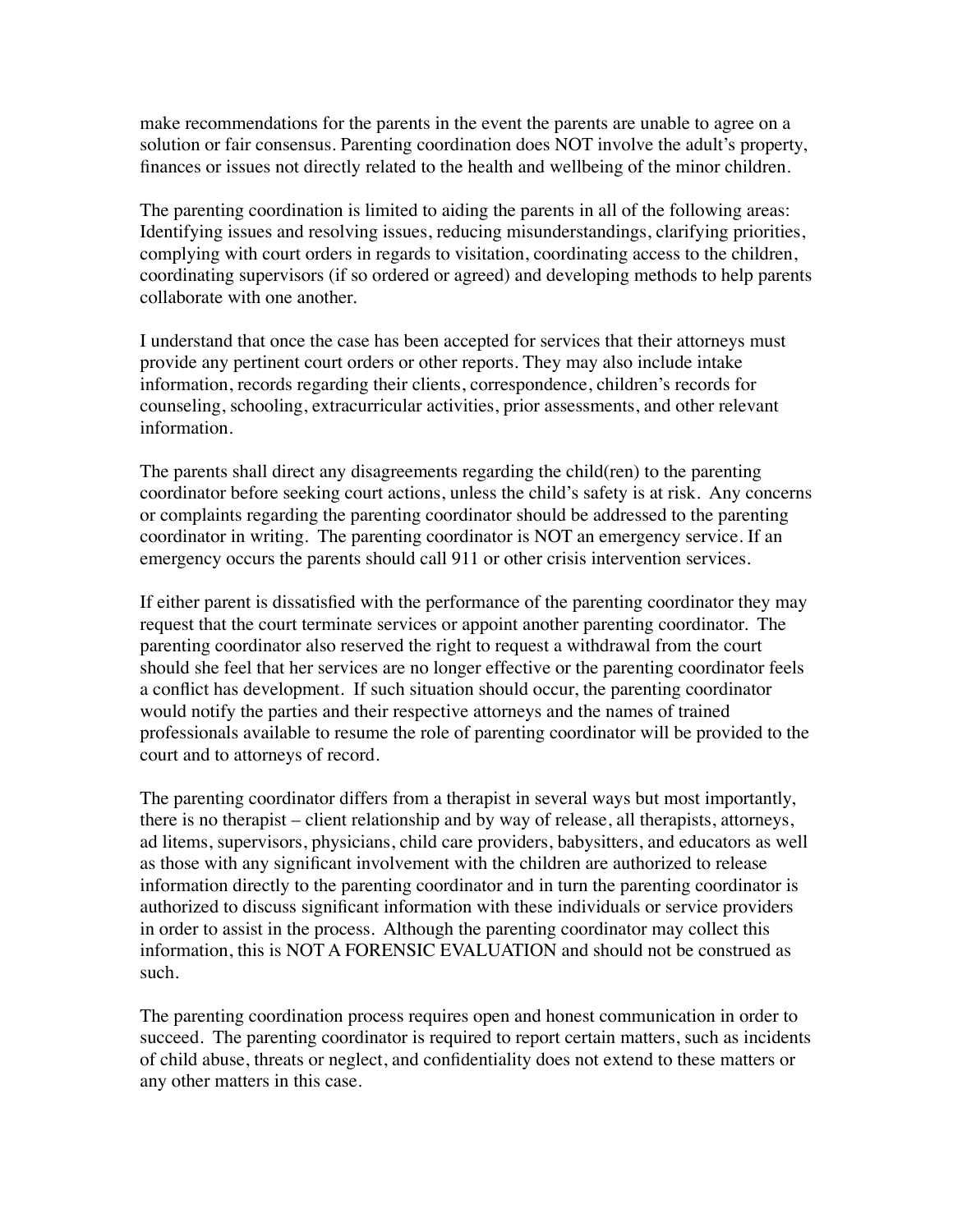I understand that my participation and cooperation with the parenting coordinator can be instrumental in reducing conflict between parents and stress in children. I agree to maintain a serious commitment to the coordination and agree to abide by the guidelines and requirements of the program as noted herein.

I further understand that the parenting coordinator cannot change the legal custody status of my children nor does the parenting coordinator have the authority or ability to determine whether visitation shall be supervised or unsupervised in accordance with applicable state and federal laws.

I understand that by signing this, I am allowing free and open disclosure between the parenting coordinator, each parent, children, lawyers, teachers and the court as deemed necessary and at the discretion of the parenting coordinator.

I understand and with regard to my children, agree to retain Thea Langley, MFT, as a parenting coordinator for services and conditions as described above. My signature reflects that I have read and will abide by all conditions outlined in this document and shall serve as verification that I understand the role of the parenting coordinator and that I understand no therapist-patient relationship exists.

| $\sim$<br>$\mathbf{S}1$<br>- 11 | uu |  |
|---------------------------------|----|--|
|                                 |    |  |

 $Date:$ 

\_\_\_\_\_\_\_\_\_\_\_\_\_\_\_\_\_\_\_\_\_\_\_\_\_\_\_\_\_\_\_\_\_\_\_\_\_\_\_\_\_\_\_\_\_\_

\_\_\_\_\_\_\_\_\_\_\_\_\_\_\_\_\_\_\_\_\_\_\_\_\_\_\_\_\_\_\_\_\_\_\_\_\_\_\_\_\_\_\_\_\_\_ Client name printed

Client Signature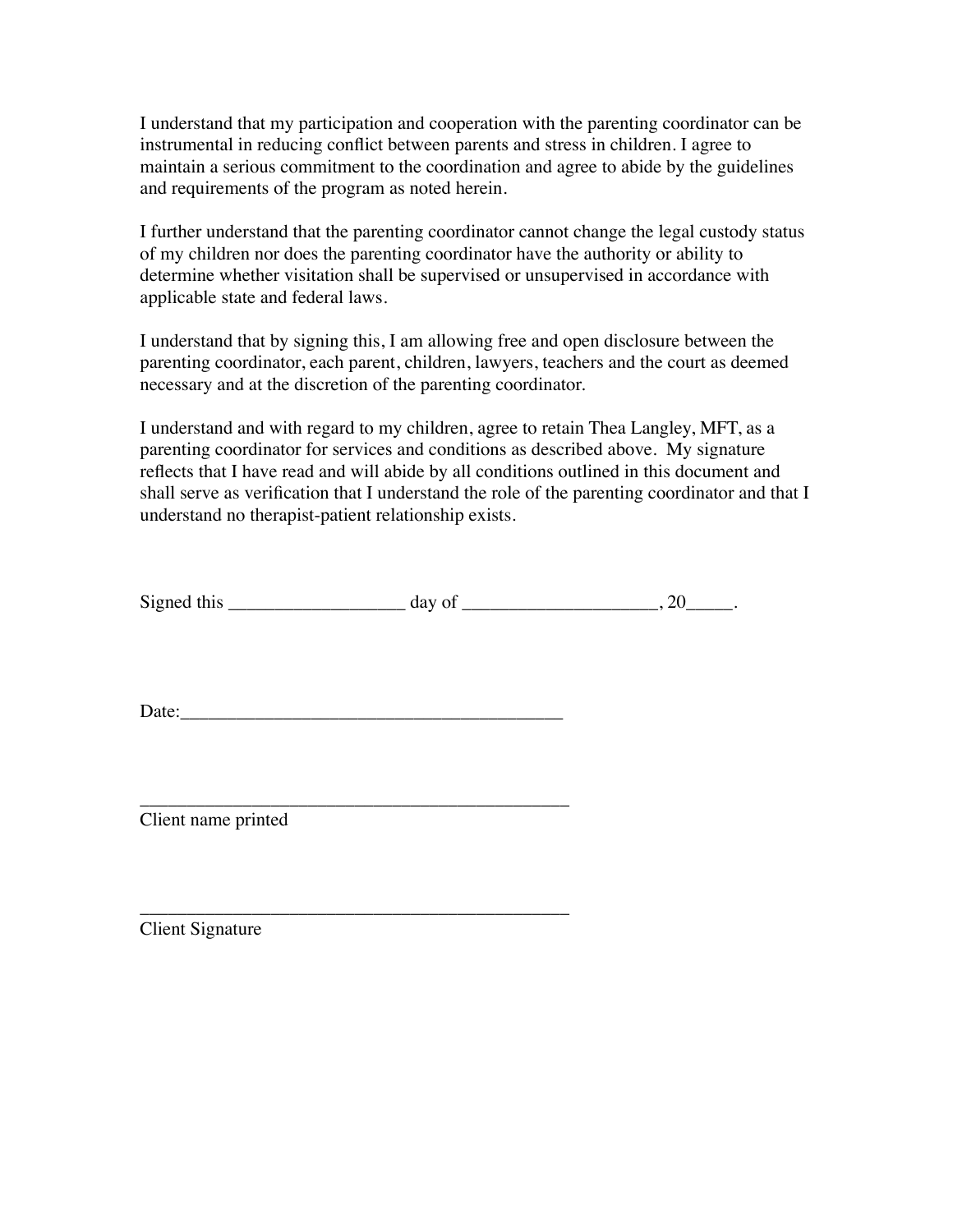## **GENERAL INFORMATION AND OFFICE POLICIES**

**Fountain City Counseling** welcomes you as a potential client. This General Information and Office Policies form stands as your notification of our office policies and general parenting coordinator duties. Below there is a place for you to sign, signifying your consent to these services as ordered by the Court and your understanding of the policies and practices of Fountain City Counseling.

**Coordinator Process:** Parenting Coordination usually begins with a court referral due to civil litigation. Once the court has assigned me the parenting coordinator, we begin the *intake process* designed to evaluate your needs and difficulties and to help you and the parenting coordinator make decisions about how the process will proceed. This may take one interview or a series of interviews. The parenting coordinator is NOT a therapist in this capacity and **there is no therapist-patient confidentiality.** 

**After Hours or Emergency Care:** Fountain City Counseling does NOT provide emergency care. Should you require emergency services, you should call 9-1-1 or go to the nearest emergency room. Please do not text or email your parenting coordinator if you are experiencing thoughts of suicide or violence but report immediately to the closest emergency room and/or dial 9-1-1.

**Confidentiality:** Fountain City Counseling parenting coordinator services are not considered therapy services and thus are not covered by any therapist-patient relationship or covenant. The parenting coordinator differs from a therapist in several ways but most importantly, there is no therapist – client relationship and by way of release, all therapists, attorneys, ad litems, supervisors, physicians, child care providers, babysitters, and educators as well as those with any significant involvement with the children are authorized to release information directly to the parenting coordinator and in turn the parenting coordinator is authorized to discuss significant information with these individuals or service providers in order to assist in the process. Although the parenting coordinator may collect this information, this is NOT A FORENSIC EVALUATION and should not be construed as such.

**Appointments and Cancellations:** All appointments are made with your parenting coordinator. When available, you may be able to schedule and cancel appointments at our website. If you are unable to keep a scheduled appointment, please notify your parenting coordinator no less than twenty-four (24) hours in advance. Failure to give 24 hour notification to the counselor may result in a charge up on the amount of your fee and will be charged a non-appearance fee of in the amount of your regular session fee.

**Fees and Payment:** The Parenting Coordinator Fee Agreement will be signed at your initial appointment and will state your fee and payment requirements. We request payment at the time of your appointment and no less than once per month for ongoing coordination services. You will be sent a monthly bill for scheduling, conferencing and general parenting coordinator services. You may pay by cash, check or credit card. Each check returned due to insufficient funds shall incur a charge of thirty dollars (\$30.00) plus any applicable bank fees. If your account is more than ninety (90) days overdue, we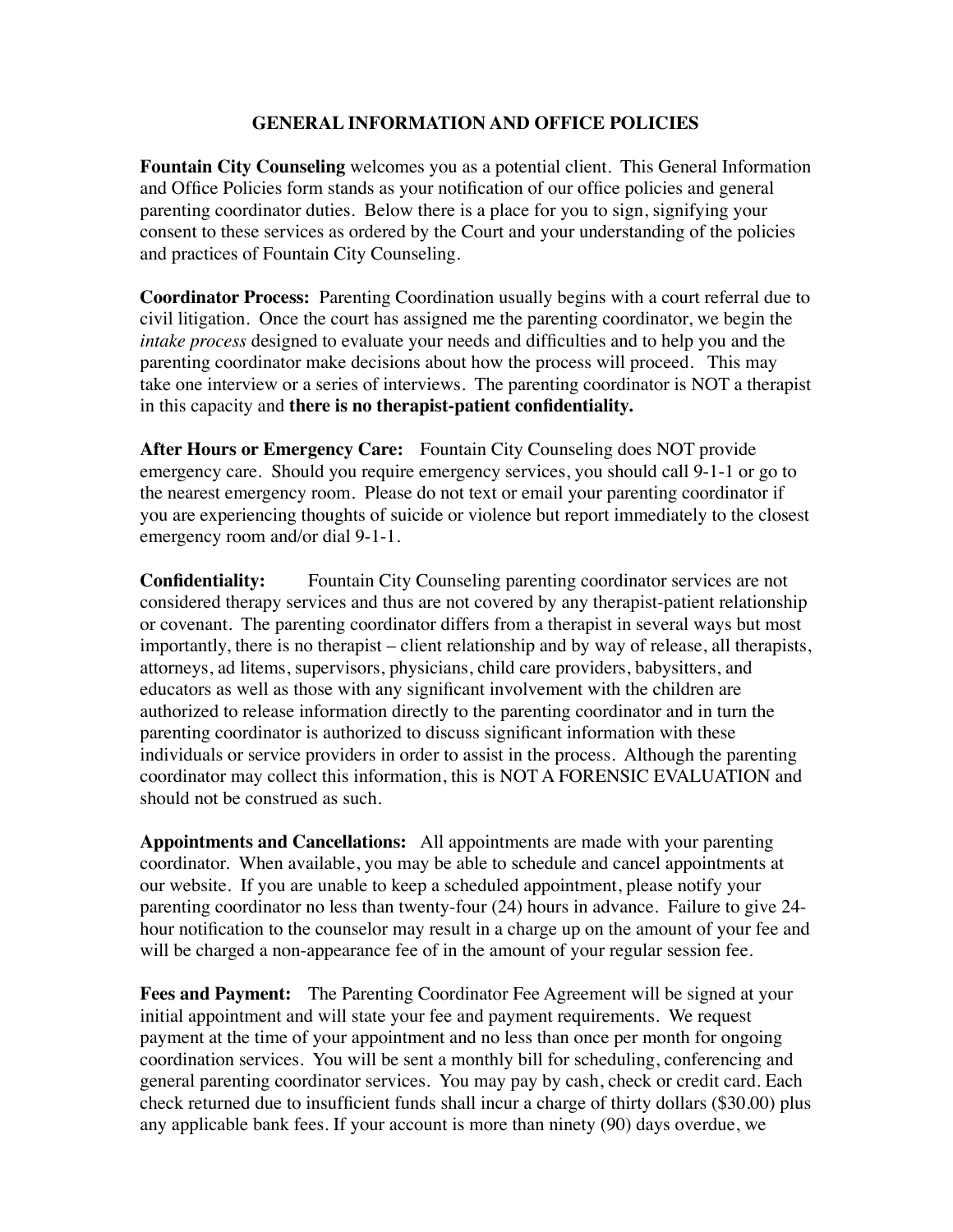reserve the right to turn your account over to a collection agency and notify the Court and your counsel of your delinquency. In addition, there will be a ten dollar (\$10.00) per month late fee added to all bills not paid within thirty (30) days. You specifically waive the right to confidentiality regarding financial information given by Fountain City Counseling to a collection agency if need be. If you are not able to pay the normal fee for parenting coordination, discuss your situation with your attorney and your parenting coordinator.

**Court Ordered Clients/Court Affiliated Services/Court Appearances:** When working with clients involved in litigation, unless designated by the court, all fees will be split evenly between the parties involved. These fees include sessions, reports, and court fees. Court fees are applied at the point that the parenting coordinator is asked by either party to attend for representation or to testify in a hearing. Court fees will be charged regardless of the postponement unless the proceedings are postponed five (5) business days in advance. Fountain City Counseling Charges One Hundred Twenty Dollars per hour (\$120.00) for any court related activities from the moment the therapist leaves their office to the time the therapist returns to their office ("portal to portal"). These fees apply whether the therapist testifies or not. We do not apply any reduced fees to time spent making court appearances. The court time will also apply to any time needed to prepare for court, provide records, reports, emails, etc.

**Insurance:** Fountain City Counseling does NOT accept insurance for parenting coordinator services and therefore it is important to evaluate what resources you have available to pay for your parenting coordinator services. With your permission, we will help you to the extent possible. Most insurance companies require that you authorize a therapist to provide them with a clinical diagnosis to pay for services. As this is NOT a therapy service, we will not be evaluating your and thus cannot provide such diagnosis.

**Professional Records:** Records of parenting coordination, issues with visitation, supervisor reports, school records and any and all other documents are recorded and maintained in a secure location. We keep brief records, we note when you are present, your billing, goals, and progress. Records are kept for seven (7) years and then destroyed by fire with professional witnesses signing that the records were appropriately destroyed.

**Complaint:** If you believe we have violated any of your privacy rights, or you disagree with a decision we have made about any of your rights in this notice, you may complain to us in writing to the following person:

| Compliance Officer: Thea Langley |
|----------------------------------|
| <b>Executive Director</b>        |
| Thealangley@gmail.com            |
| 133 First Street                 |
| Prattville, AL 36067             |
|                                  |

You may also submit a written complaint to: United States Department of Health and Human Services Office of Civil Rights 200 Independence Avenue SW Washington, DC 20201